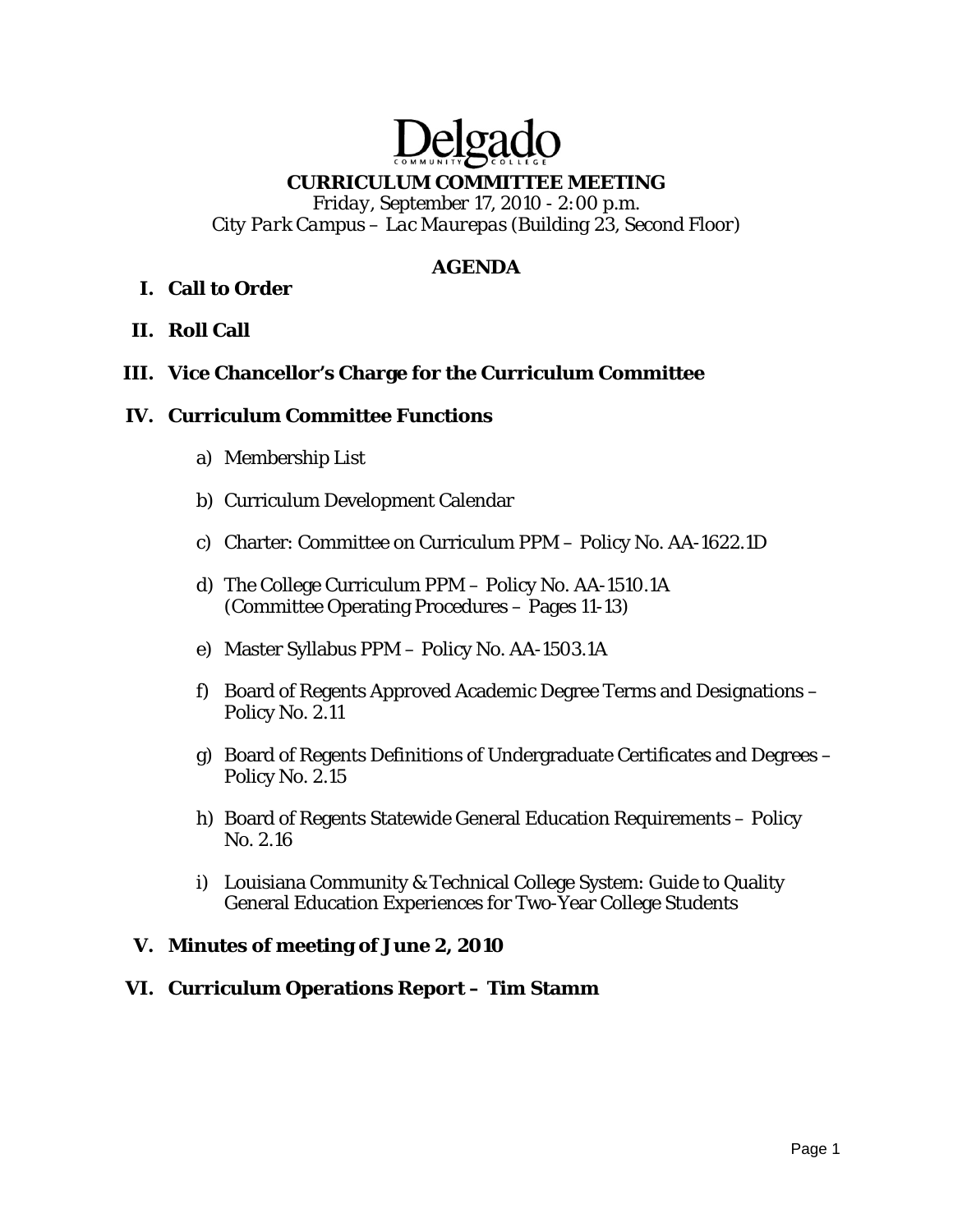## **VII. General Education / Articulation Initiatives – Tim Stamm**

a) Board of Regents for Louisiana Higher Education Master Course Articulation Matrix – AY: 2010-2011

#### **VIII. New Business**

## a) **Arts & Humanities/TEAC**

**Change of Program Description:** Associate of Science in Teaching, Grades  $1 - 5$ . Change the Program Description to state, in number 2 of the section, "For successful completion of the program, students must achieve the following: Pass PRAXIS I (PPST Pre-Professional Skills Test) OR possess an ACT composite score of 22 or a SAT combined Verbal and Math score of 1030." Currently, the statement reads: "Pass PRAXIS I (PPST Pre-Professional Skills Test)." The requested change will comply with State of Louisiana entrance requirements for Colleges of Education. Students with appropriate ACT or SAT scores are not required to take the PRAXIS I (PPST Pre Professional Skills Test) prior to acceptance in Teacher Education degree programs.

#### b) **Arts & Humanities/TEAC**

**Change of Course Prerequisite:** TEAC-201: Teaching and Learning in Diverse Settings I. Change the prerequisite of TEAC-201: Teaching and Learning in Diverse Settings I to state: "Acceptance to the Associate of Science in Teaching program, ENGL-101, passage of PRAXIS I (PPST Pre-Professional Skills Test) OR possess an ACT composite score of 22 or a SAT combined Verbal and Math score of 1030, and Permission of the program director." Currently, the prerequisite states: "Acceptance to the Associate of Science in Teaching program, ENGL-101, passage of PRAXIS I (PPST Pre-Professional Skills Test), and Permission of the program director." The requested change will comply with State of Louisiana entrance requirements for Colleges of Education. Students with appropriate ACT or SAT scores are not required to take the PRAXIS I (PPST Pre Professional Skills Test) prior to acceptance in Teacher Education degree programs.